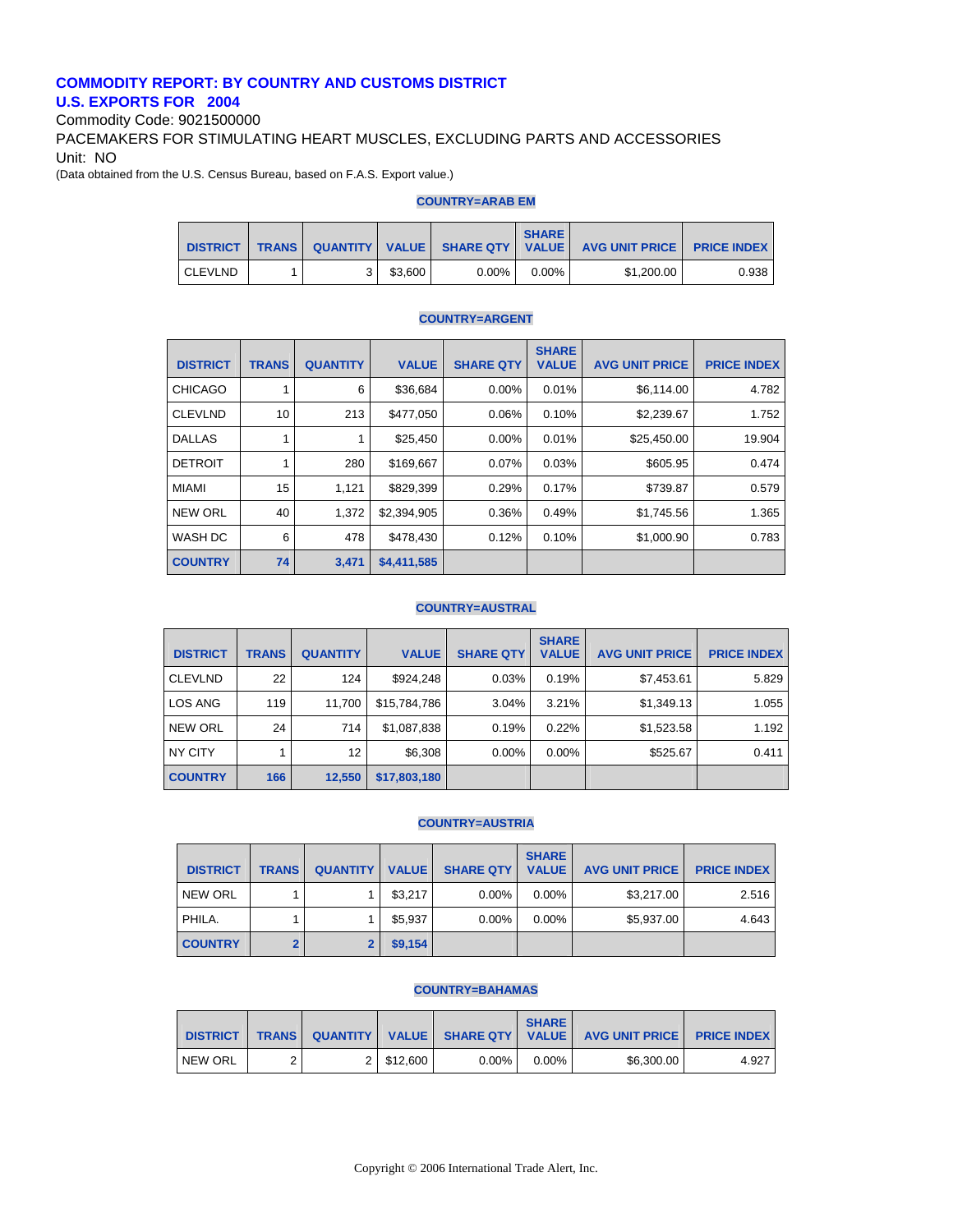## **COUNTRY=BARBADO**

| <b>DISTRICT</b> | <b>TRANS</b> | <b>QUANTITY</b> |                |          | <b>SHARE</b> | VALUE SHARE QTY   VALUE   AVG UNIT PRICE   PRICE INDEX |       |
|-----------------|--------------|-----------------|----------------|----------|--------------|--------------------------------------------------------|-------|
| NEW ORL         | 10           |                 | 47   \$104.733 | $0.01\%$ | $0.02\%$     | \$2.228.36                                             | 1.743 |

## **COUNTRY=BELGIUM**

| <b>DISTRICT</b> | <b>TRANS</b> | <b>QUANTITY</b> | <b>VALUE</b> | <b>SHARE QTY</b> | <b>SHARE</b><br><b>VALUE</b> | <b>AVG UNIT PRICE</b> | <b>PRICE INDEX</b> |
|-----------------|--------------|-----------------|--------------|------------------|------------------------------|-----------------------|--------------------|
| <b>CLEVLND</b>  | ົ            | 11              | \$34.806     | $0.00\%$         | 0.01%                        | \$3,164.18            | 2.475              |
| NY CITY         | 3            | 17              | \$19.010     | $0.00\%$         | $0.00\%$                     | \$1,118.24            | 0.875              |
| <b>COUNTRY</b>  | 6            | 28              | \$53,816     |                  |                              |                       |                    |

## **COUNTRY=BERMUDA**

| <b>DISTRICT</b> |    | <b>TRANS QUANTITY</b> |              |       | <b>SHARE</b> | VALUE SHARE QTY   VALUE   AVG UNIT PRICE   PRICE INDEX |       |
|-----------------|----|-----------------------|--------------|-------|--------------|--------------------------------------------------------|-------|
| NEW ORL         | 20 |                       | 53 \$203,067 | 0.01% | $0.04\%$     | \$3,831.45                                             | 2.996 |

## **COUNTRY=BOLIVIA**

| <b>DISTRICT</b> | <b>TRANS</b> | <b>QUANTITY</b> | <b>VALUE</b> | <b>SHARE QTY</b> | <b>SHARE</b><br><b>VALUE</b> | <b>AVG UNIT PRICE</b> | <b>PRICE INDEX</b> |
|-----------------|--------------|-----------------|--------------|------------------|------------------------------|-----------------------|--------------------|
| <b>MIAMI</b>    | 34           | 97              | \$135.565    | 0.03%            | 0.03%                        | \$1,397.58            | 1.093              |
| <b>NEW ORL</b>  | 16           | 88              | \$71,960     | 0.02%            | 0.01%                        | \$817.73              | 0.640              |
| <b>COUNTRY</b>  | 50           | 185             | \$207,525    |                  |                              |                       |                    |

## **COUNTRY=BRAZIL**

| <b>DISTRICT</b> | <b>TRANS</b>    | <b>QUANTITY</b> | <b>VALUE</b> | <b>SHARE QTY</b> | <b>SHARE</b><br><b>VALUE</b> | <b>AVG UNIT PRICE</b> | <b>PRICE INDEX  </b> |
|-----------------|-----------------|-----------------|--------------|------------------|------------------------------|-----------------------|----------------------|
| <b>CHICAGO</b>  | 2               | 430             | \$49,714     | 0.11%            | 0.01%                        | \$115.61              | 0.090                |
| <b>COL-SNK</b>  |                 | 709             | \$371,639    | 0.18%            | 0.08%                        | \$524.17              | 0.410                |
| <b>MIAMI</b>    | 4               | 416             | \$494,369    | 0.11%            | 0.10%                        | \$1,188.39            | 0.929                |
| <b>NEW ORL</b>  | 23              | 19,396          | \$10,102,072 | 5.05%            | 2.06%                        | \$520.83              | 0.407                |
| <b>COUNTRY</b>  | 30 <sup>°</sup> | 20,951          | \$11,017,794 |                  |                              |                       |                      |

#### **COUNTRY=C RICA**

| <b>DISTRICT</b> | <b>TRANS</b> | <b>QUANTITY</b> I |                 |          | <b>SHARE</b> | VALUE SHARE QTY   VALUE   AVG UNIT PRICE | <b>PRICE INDEX</b> |
|-----------------|--------------|-------------------|-----------------|----------|--------------|------------------------------------------|--------------------|
| <b>NEW ORL</b>  | 18           |                   | 344   \$275.049 | $0.09\%$ | 0.06%        | \$799.56                                 | 0.625              |

#### **COUNTRY=CANADA**

| <b>DISTRICT</b> | <b>TRANS</b> | <b>QUANTITY</b> | <b>VALUE</b> | <b>SHARE QTY</b> | <b>SHARE</b><br><b>VALUE</b> | <b>AVG UNIT PRICE</b> | <b>PRICE INDEX</b> |
|-----------------|--------------|-----------------|--------------|------------------|------------------------------|-----------------------|--------------------|
| <b>BOSTON</b>   |              | 25              | \$26,320     | 0.01%            | 0.01%                        | \$1,052.80            | 0.823              |
| <b>BUFFALO</b>  | 15           | 1,170           | \$1,250,613  | 0.30%            | 0.25%                        | \$1,068.90            | 0.836              |
| <b>CLEVLND</b>  | 150          | 13,515          | \$14,458,072 | 3.52%            | 2.94%                        | \$1,069.78            | 0.837              |
| <b>DETROIT</b>  | 12           | 327             | \$345,204    | 0.09%            | 0.07%                        | \$1,055.67            | 0.826              |

Copyright © 2006 International Trade Alert, Inc.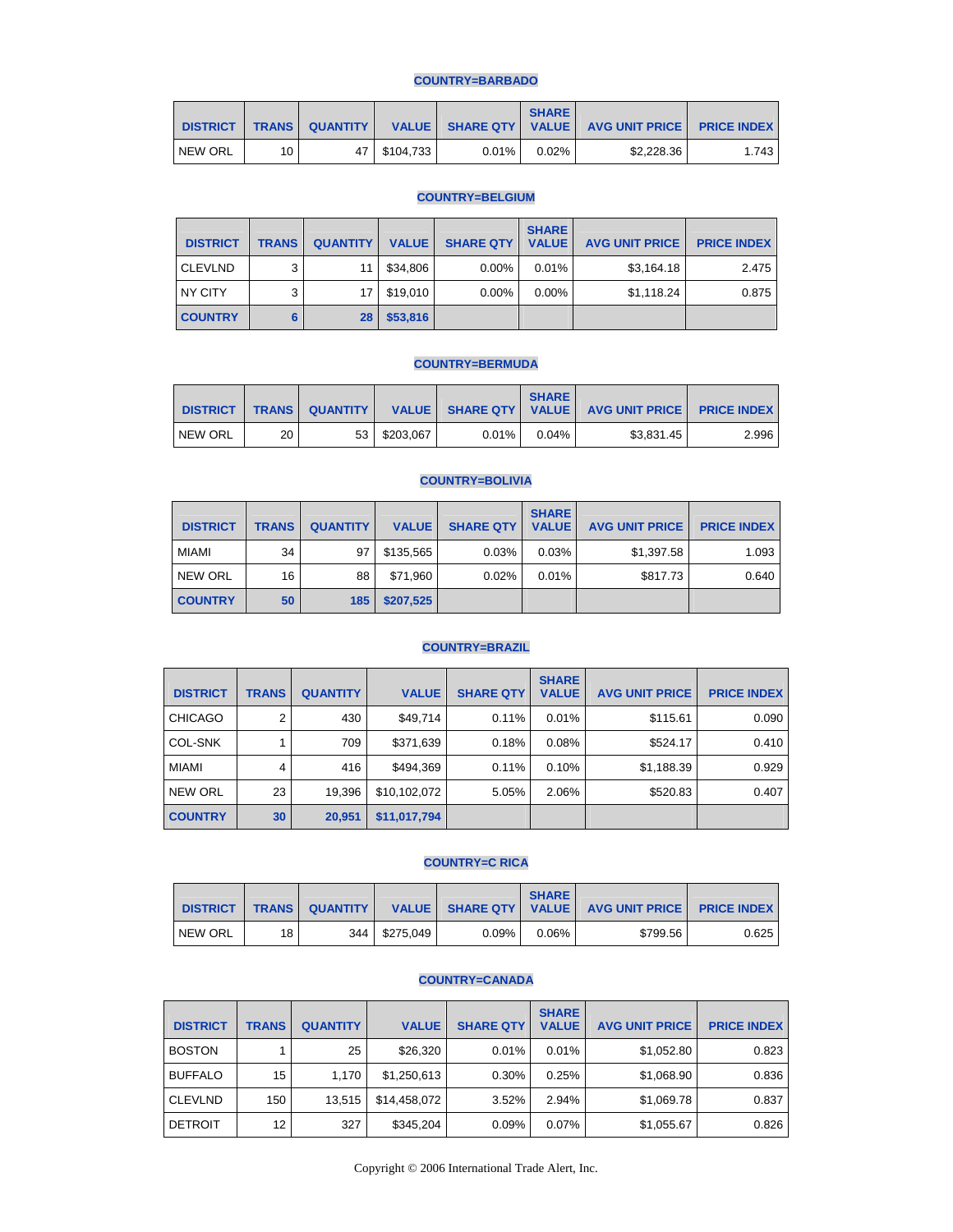| <b>DISTRICT</b> | <b>TRANS</b> | <b>QUANTITY</b> | <b>VALUE</b> | <b>SHARE QTY</b> | <b>SHARE</b><br><b>VALUE</b> | <b>AVG UNIT PRICE</b> | <b>PRICE INDEX</b> |
|-----------------|--------------|-----------------|--------------|------------------|------------------------------|-----------------------|--------------------|
| LV EST          | 6            | 22              | \$21,205     | 0.01%            | $0.00\%$                     | \$963.86              | 0.754              |
| <b>NEW ORL</b>  | 78           | 10,897          | \$11,684,909 | 2.83%            | 2.38%                        | \$1,072.31            | 0.839              |
| P RICO          | 20           | 2,638           | \$2,829,923  | 0.69%            | 0.58%                        | \$1,072.75            | 0.839              |
| <b>PEMBINA</b>  |              | 9               | \$9,117      | $0.00\%$         | $0.00\%$                     | \$1,013.00            | 0.792              |
| <b>COUNTRY</b>  | 283          | 28,603          | \$30,625,363 |                  |                              |                       |                    |

## **COUNTRY=CAYMAN**

| <b>DISTRICT</b> | <b>TRANS</b> |           | QUANTITY   VALUE   SHARE QTY   VALUE | <b>SHARE</b> | <b>AVG UNIT PRICE I</b> | <b>PRICE INDEX</b> |
|-----------------|--------------|-----------|--------------------------------------|--------------|-------------------------|--------------------|
| <b>NEW ORL</b>  |              | 2 513.367 | $0.00\%$                             | $0.00\%$     | \$6.683.50              | 5.227              |

## **COUNTRY=CHILE**

| <b>DISTRICT</b> | <b>TRANS</b> | <b>QUANTITY</b> | <b>VALUE</b> | <b>SHARE QTY</b> | <b>SHARE</b><br><b>VALUE</b> | <b>AVG UNIT PRICE</b> | <b>PRICE INDEX</b> |
|-----------------|--------------|-----------------|--------------|------------------|------------------------------|-----------------------|--------------------|
| <b>CHICAGO</b>  |              | 20              | \$39,800     | 0.01%            | 0.01%                        | \$1,990.00            | 1.556              |
| <b>MIAMI</b>    |              | 64              | \$49,325     | 0.02%            | 0.01%                        | \$770.70              | 0.603              |
| <b>NEW ORL</b>  | 66           | 723             | \$944,380    | 0.19%            | 0.19%                        | \$1,306.20            | 1.022              |
| <b>SAVANNH</b>  | 6            | 502             | \$555,378    | 0.13%            | 0.11%                        | \$1,106.33            | 0.865              |
| <b>COUNTRY</b>  | 74           | 1,309           | \$1,588,883  |                  |                              |                       |                    |

## **COUNTRY=CHINA**

| <b>DISTRICT</b> | <b>TRANS</b> | <b>QUANTITY</b> | <b>VALUE</b> | <b>SHARE QTY</b> | <b>SHARE</b><br><b>VALUE</b> | <b>AVG UNIT PRICE</b> | <b>PRICE INDEX</b> |
|-----------------|--------------|-----------------|--------------|------------------|------------------------------|-----------------------|--------------------|
| <b>CHICAGO</b>  | っ            | 11              | \$8,008      | $0.00\%$         | $0.00\%$                     | \$728.00              | 0.569              |
| LOS ANG         |              | 95              | \$293.329    | 0.02%            | 0.06%                        | \$3,087.67            | 2.415              |
| <b>NEW ORL</b>  | 2            | 39              | \$20,223     | 0.01%            | $0.00\%$                     | \$518.54              | 0.406              |
| <b>COUNTRY</b>  | 11           | 145             | \$321,560    |                  |                              |                       |                    |

## **COUNTRY=COLOMB**

| <b>DISTRICT</b> | <b>TRANS</b> | <b>QUANTITY</b> | <b>VALUE</b> | <b>SHARE QTY</b> | <b>SHARE</b><br><b>VALUE</b> | <b>AVG UNIT PRICE</b> | <b>PRICE INDEX</b> |
|-----------------|--------------|-----------------|--------------|------------------|------------------------------|-----------------------|--------------------|
| <b>CLEVLND</b>  | 6            | 84              | \$145.800    | 0.02%            | 0.03%                        | \$1,735.71            | 1.357              |
| MIAMI           | 63           | 3,697           | \$2,005,493  | 0.96%            | 0.41%                        | \$542.46              | 0.424              |
| <b>NEW ORL</b>  | 22           | 627             | \$411,324    | 0.16%            | 0.08%                        | \$656.02              | 0.513              |
| <b>COUNTRY</b>  | 91           | 4,408           | \$2,562,617  |                  |                              |                       |                    |

#### **COUNTRY=CYPRUS**

| <b>DISTRICT</b> |  |          |          | <b>SHARE</b> | TRANS QUANTITY VALUE SHARE QTY VALUE AVG UNIT PRICE PRICE INDEX |       |
|-----------------|--|----------|----------|--------------|-----------------------------------------------------------------|-------|
| <b>NY CITY</b>  |  | \$20.675 | $0.00\%$ | $0.00\%$     | \$10.337.50                                                     | 8.085 |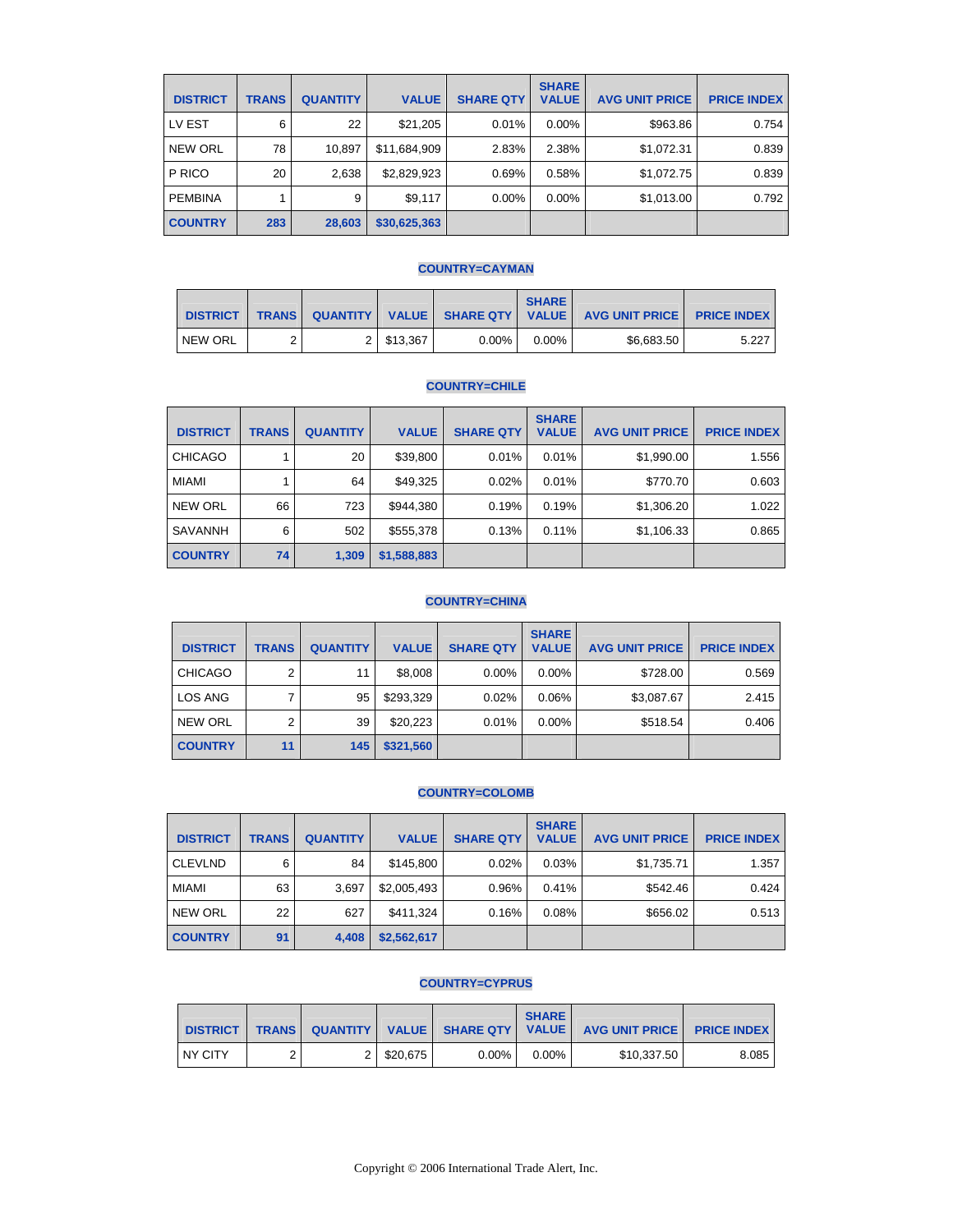## **COUNTRY=CZECH**

| <b>DISTRICT</b> | <b>TRANS</b> | <b>QUANTITY</b> | <b>VALUE</b> | <b>SHARE QTY</b> | <b>SHARE</b><br><b>VALUE</b> | <b>AVG UNIT PRICE</b> | <b>PRICE INDEX</b> |
|-----------------|--------------|-----------------|--------------|------------------|------------------------------|-----------------------|--------------------|
| <b>CLEVLND</b>  |              |                 | \$19,840     | $0.00\%$         | $0.00\%$                     | \$19,840.00           | 15.516             |
| NY CITY         | 8            | 41              | \$302.591    | 0.01%            | 0.06%                        | \$7,380.27            | 5.772              |
| <b>COUNTRY</b>  |              | 42              | \$322,431    |                  |                              |                       |                    |

### **COUNTRY=DENMARK**

| <b>DISTRICT</b> | <b>TRANS</b> | <b>QUANTITY</b> | <b>VALUE</b> | <b>SHARE QTY</b> | <b>SHARE</b><br><b>VALUE</b> | <b>AVG UNIT PRICE</b> | <b>PRICE INDEX</b> |
|-----------------|--------------|-----------------|--------------|------------------|------------------------------|-----------------------|--------------------|
| <b>CHICAGO</b>  |              | $\overline{2}$  | \$14.974     | $0.00\%$         | $0.00\%$                     | \$7,487.00            | 5.855              |
| <b>CLEVLND</b>  | 2            | $\overline{2}$  | \$6,016      | $0.00\%$         | $0.00\%$                     | \$3,008.00            | 2.352              |
| <b>DETROIT</b>  | 2            | 2.115           | \$237,451    | 0.55%            | 0.05%                        | \$112.27              | 0.088              |
| PHILA.          |              |                 | \$3,540      | $0.00\%$         | $0.00\%$                     | \$3,540.00            | 2.769              |
| <b>COUNTRY</b>  | 6            | 2,120           | \$261,981    |                  |                              |                       |                    |

## **COUNTRY=DOM REP**

| <b>DISTRICT</b> | <b>TRANS</b> |       |          |          | <b>SHARE</b> | QUANTITY   VALUE   SHARE QTY   VALUE   AVG UNIT PRICE   PRICE INDEX |       |
|-----------------|--------------|-------|----------|----------|--------------|---------------------------------------------------------------------|-------|
| NEW ORL         | 13           | 101 I | \$75.301 | $0.03\%$ | $0.02\%$     | \$745.55                                                            | 0.583 |

## **COUNTRY=ECUADOR**

| <b>DISTRICT</b> | <b>TRANS</b> | <b>QUANTITY</b> | <b>VALUE</b> | <b>SHARE QTY</b> | <b>SHARE</b><br><b>VALUE</b> | <b>AVG UNIT PRICE</b> | <b>PRICE INDEX</b> |
|-----------------|--------------|-----------------|--------------|------------------|------------------------------|-----------------------|--------------------|
| <b>CHICAGO</b>  | 5            | 173             | \$112,950    | 0.05%            | 0.02%                        | \$652.89              | 0.511              |
| <b>MIAMI</b>    | 3            | 45              | \$29,975     | 0.01%            | 0.01%                        | \$666.11              | 0.521              |
| <b>MINNPLS</b>  |              | 32              | \$40,665     | 0.01%            | 0.01%                        | \$1,270.78            | 0.994              |
| <b>COUNTRY</b>  | 9            | 250             | \$183,590    |                  |                              |                       |                    |

## **COUNTRY=EGYPT**

| <b>DISTRICT</b> |  |          |          | <b>SHARE</b> | TRANS QUANTITY   VALUE   SHARE QTY   VALUE   AVG UNIT PRICE   PRICE INDEX |       |
|-----------------|--|----------|----------|--------------|---------------------------------------------------------------------------|-------|
| NY CITY         |  | \$31,270 | $0.00\%$ | $0.01\%$     | \$6,254.00                                                                | 4.891 |

#### **COUNTRY=FINLAND**

| <b>DISTRICT</b> | <b>TRANS</b> | <b>QUANTITY</b> | <b>VALUE</b> | <b>SHARE QTY</b> | <b>SHARE</b><br><b>VALUE</b> | <b>AVG UNIT PRICE</b> | <b>PRICE INDEX</b> |
|-----------------|--------------|-----------------|--------------|------------------|------------------------------|-----------------------|--------------------|
| <b>CLEVLND</b>  |              | 8               | \$62,625     | 0.00%            | 0.01%                        | \$7,828.13            | 6.122              |
| NY CITY         |              | 20              | \$25,245     | 0.01%            | 0.01%                        | \$1,262.25            | 0.987              |
| <b>COUNTRY</b>  |              | 28              | \$87,870     |                  |                              |                       |                    |

## **COUNTRY=FR GERM**

| <b>DISTRICT</b> | <b>TRANS</b> | <b>QUANTITY</b> I | <b>VALUE</b> |       | <b>SHARE</b> | SHARE QTY   VALUE   AVG UNIT PRICE   PRICE INDEX |       |
|-----------------|--------------|-------------------|--------------|-------|--------------|--------------------------------------------------|-------|
| <b>COL-SNK</b>  | 6            | 7.919             | \$4.008.686  | 2.06% | 0.82%        | \$506.21                                         | 0.396 |

Copyright © 2006 International Trade Alert, Inc.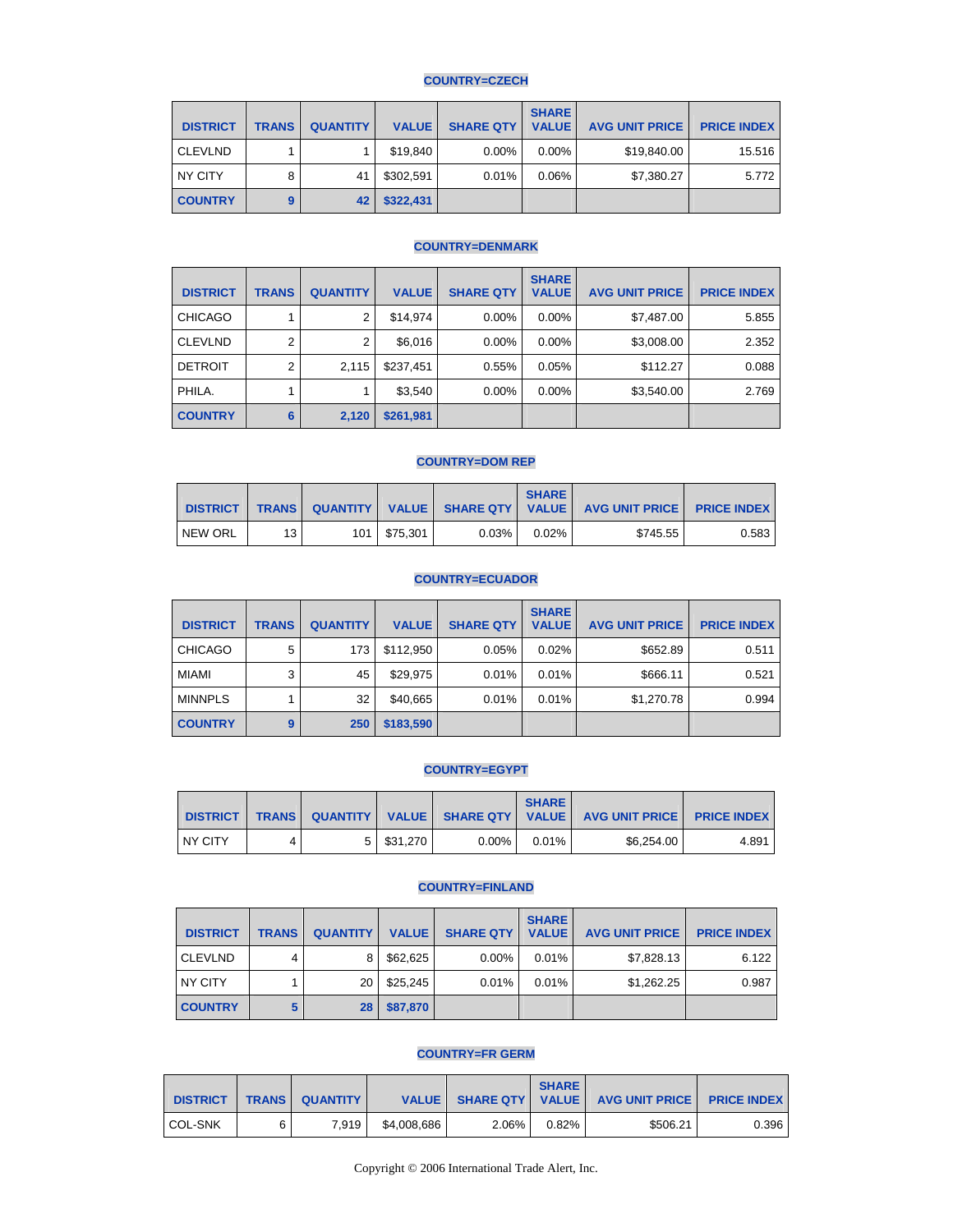| <b>DISTRICT</b> | <b>TRANS</b> | <b>QUANTITY</b> | <b>VALUE</b> | <b>SHARE QTY</b> | <b>SHARE</b><br><b>VALUE</b> | <b>AVG UNIT PRICE</b> | <b>PRICE INDEX</b> |
|-----------------|--------------|-----------------|--------------|------------------|------------------------------|-----------------------|--------------------|
| NY CITY         | 3            | 114             | \$185,611    | 0.03%            | 0.04%                        | \$1,628.17            | 1.273              |
| P RICO          | 14           | 53              | \$201,600    | 0.01%            | 0.04%                        | \$3,803.77            | 2.975              |
| <b>SEATTLE</b>  | 41           | 39,318          | \$33,500,006 | 10.23%           | 6.82%                        | \$852.03              | 0.666              |
| <b>COUNTRY</b>  | 64           | 47,404          | \$37,895,903 |                  |                              |                       |                    |

### **COUNTRY=FRANCE**

| <b>DISTRICT</b> | <b>TRANS</b> | <b>QUANTITY</b> | <b>VALUE</b> | <b>SHARE QTY</b> | <b>SHARE</b><br><b>VALUE</b> | <b>AVG UNIT PRICE</b> | <b>PRICE INDEX</b> |
|-----------------|--------------|-----------------|--------------|------------------|------------------------------|-----------------------|--------------------|
| <b>CLEVLND</b>  | 8            | 66              | \$95,243     | 0.02%            | 0.02%                        | \$1,443.08            | 1.129              |
| <b>NEW ORL</b>  | 20           | 114             | \$185,045    | 0.03%            | 0.04%                        | \$1,623.20            | 1.269              |
| NY CITY         | 33           | 3.149           | \$1,491,496  | 0.82%            | 0.30%                        | \$473.64              | 0.370              |
| PHILA.          |              | 6               | \$7,269      | $0.00\%$         | $0.00\%$                     | \$1,211.50            | 0.947              |
| <b>COUNTRY</b>  | 62           | 3,335           | \$1,779,053  |                  |                              |                       |                    |

## **COUNTRY=GREECE**

| <b>DISTRICT</b> | <b>TRANS</b>    | <b>QUANTITY</b> | <b>VALUE</b> | <b>SHARE QTY</b> | <b>SHARE</b><br><b>VALUE</b> | <b>AVG UNIT PRICE</b> | <b>PRICE INDEX</b> |
|-----------------|-----------------|-----------------|--------------|------------------|------------------------------|-----------------------|--------------------|
| <b>CLEVLND</b>  |                 | 5               | \$8,500      | $0.00\%$         | $0.00\%$                     | \$1,700.00            | 1.330              |
| NY CITY         | 11              | 90              | \$199,100    | 0.02%            | 0.04%                        | \$2,212.22            | 1.730              |
| <b>COUNTRY</b>  | 12 <sub>2</sub> | 95              | \$207,600    |                  |                              |                       |                    |

## **COUNTRY=GUATMAL**

| <b>DISTRICT</b> |  |                |       | <b>SHARE</b> | TRANS QUANTITY VALUE SHARE QTY VALUE AVG UNIT PRICE | <b>PRICE INDEX</b> |
|-----------------|--|----------------|-------|--------------|-----------------------------------------------------|--------------------|
| <b>NEW ORL</b>  |  | 110   \$95,500 | 0.03% | 0.02%        | \$868.18                                            | 0.6791             |

## **COUNTRY=HG KONG**

| <b>DISTRICT</b> | <b>TRANS</b> | <b>QUANTITY</b> | <b>VALUE</b> | <b>SHARE QTY</b> | <b>SHARE</b><br><b>VALUE</b> | <b>AVG UNIT PRICE</b> | <b>PRICE INDEX</b> |
|-----------------|--------------|-----------------|--------------|------------------|------------------------------|-----------------------|--------------------|
| ALASKA          | 96           | 3,477           | \$4,201,811  | 0.90%            | 0.85%                        | \$1,208.46            | 0.945              |
| <b>CHICAGO</b>  | 16           | 503             | \$570,296    | 0.13%            | 0.12%                        | \$1,133.79            | 0.887              |
| <b>CLEVLND</b>  | 12           | 68              | \$173,781    | 0.02%            | 0.04%                        | \$2,555.60            | 1.999              |
| <b>LOS ANG</b>  | 1            |                 | \$4,230      | 0.00%            | 0.00%                        | \$4,230.00            | 3.308              |
| <b>NEW ORL</b>  | 18           | 1,881           | \$2,012,503  | 0.49%            | 0.41%                        | \$1,069.91            | 0.837              |
| P RICO          | 19           | 1,735           | \$1,905,846  | 0.45%            | 0.39%                        | \$1,098.47            | 0.859              |
| <b>SAN FRN</b>  | 41           | 308             | \$910,629    | 0.08%            | 0.19%                        | \$2,956.59            | 2.312              |
| <b>COUNTRY</b>  | 203          | 7,973           | \$9,779,096  |                  |                              |                       |                    |

#### **COUNTRY=HONDURA**

| <b>DISTRICT</b> | <b>TRANS QUANTITY</b> |          |       | <b>SHARE</b> | VALUE SHARE QTY   VALUE   AVG UNIT PRICE   PRICE INDEX |       |
|-----------------|-----------------------|----------|-------|--------------|--------------------------------------------------------|-------|
| <b>NEW ORL</b>  | 40'                   | \$23.960 | 0.01% | $0.00\%$     | \$599.00                                               | 0.468 |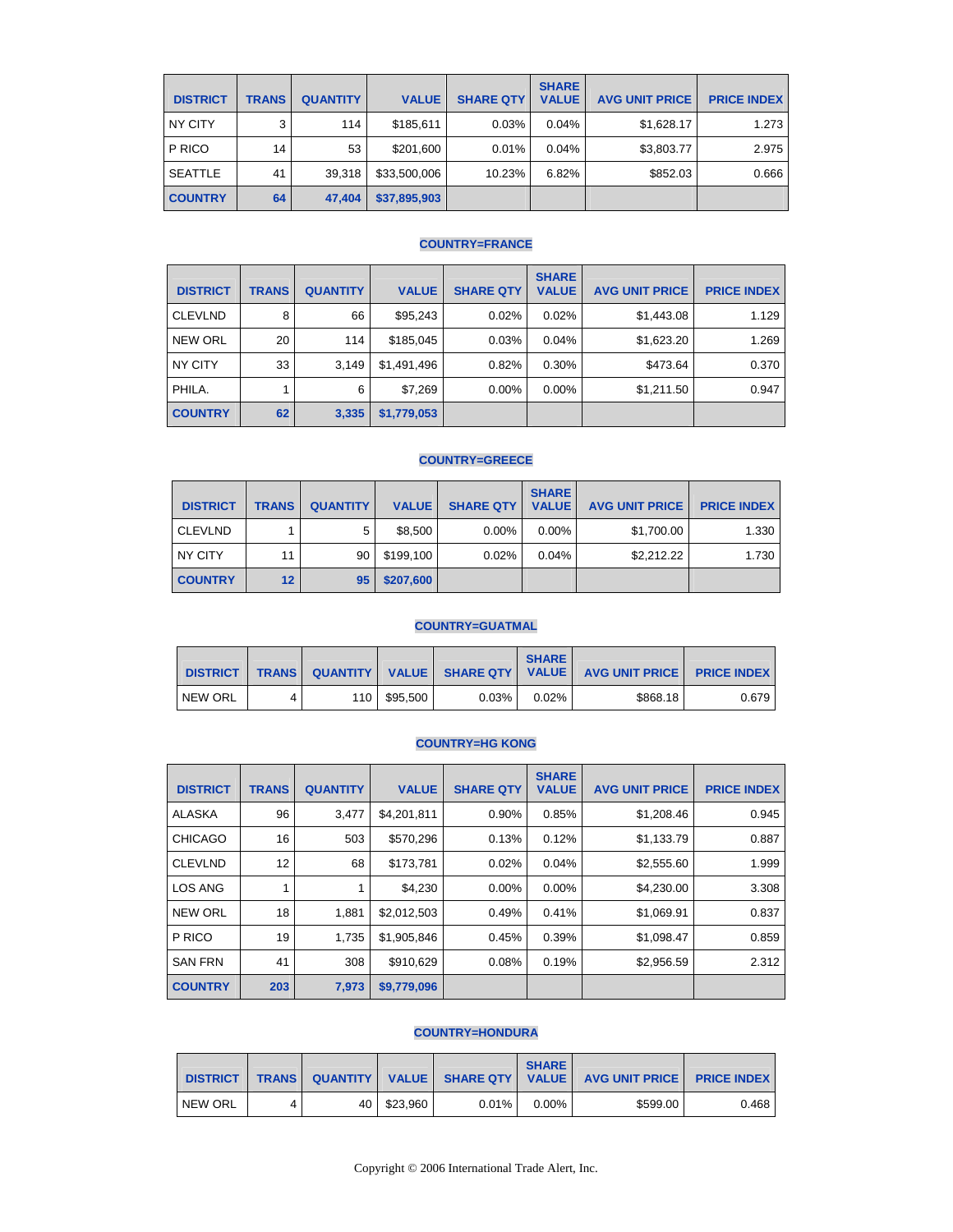## **COUNTRY=INDIA**

| <b>DISTRICT</b> | <b>TRANS</b>   | <b>QUANTITY</b> | <b>VALUE</b> | <b>SHARE QTY</b> | <b>SHARE</b><br><b>VALUE</b> | <b>AVG UNIT PRICE</b> | <b>PRICE INDEX</b> |
|-----------------|----------------|-----------------|--------------|------------------|------------------------------|-----------------------|--------------------|
| <b>CHICAGO</b>  | 26             | 167             | \$588,825    | 0.04%            | 0.12%                        | \$3,525.90            | 2.757              |
| <b>CLEVLND</b>  |                |                 | \$6,944      | $0.00\%$         | $0.00\%$                     | \$6,944.00            | 5.431              |
| <b>NEW ORL</b>  | 5              | 115             | \$26,377     | 0.03%            | 0.01%                        | \$229.37              | 0.179              |
| NY CITY         | $\overline{2}$ | 19              | \$55,676     | $0.00\%$         | 0.01%                        | \$2,930.32            | 2.292              |
| <b>COUNTRY</b>  | 34             | 302             | \$677,822    |                  |                              |                       |                    |

## **COUNTRY=IRAQ**

| <b>DISTRICT</b> | <b>TRANS</b> | <b>QUANTITY</b> | <b>VALUE</b> | <b>SHARE QTY</b> | <b>SHARE</b><br><b>VALUE</b> | <b>AVG UNIT PRICE</b> | <b>PRICE INDEX</b> |
|-----------------|--------------|-----------------|--------------|------------------|------------------------------|-----------------------|--------------------|
| NY CITY         |              | 4               | \$19,750     | 0.00%            | $0.00\%$                     | \$4.937.50            | 3.861              |
| PHILA.          | 3            | 15              | \$26,678     | 0.00%            | 0.01%                        | \$1,778.53            | 1.391              |
| <b>COUNTRY</b>  |              | 19              | \$46,428     |                  |                              |                       |                    |

## **COUNTRY=IRELAND**

| <b>DISTRICT</b> | <b>TRANS</b> | <b>QUANTITY</b> | <b>VALUE</b> | <b>SHARE QTY</b> | <b>SHARE</b><br><b>VALUE</b> | <b>AVG UNIT PRICE</b> | <b>PRICE INDEX</b> |
|-----------------|--------------|-----------------|--------------|------------------|------------------------------|-----------------------|--------------------|
| <b>CLEVLND</b>  | 144          | 59,476          | \$52,109,802 | 15.47%           | 10.60%                       | \$876.15              | 0.685              |
| <b>MINNPLS</b>  |              | 882             | \$1,140,114  | 0.23%            | 0.23%                        | \$1,292.65            | 1.011              |
| <b>NEW ORL</b>  | 13           | 132             | \$174,143    | 0.03%            | 0.04%                        | \$1,319.27            | 1.032              |
| P RICO          | 247          | 3,056           | \$26,012,405 | 0.80%            | 5.29%                        | \$8,511.91            | 6.657              |
| PHILA.          | 3            | 13              | \$199,430    | 0.00%            | 0.04%                        | \$15,340.77           | 11.997             |
| <b>COUNTRY</b>  | 408          | 63,559          | \$79,635,894 |                  |                              |                       |                    |

## **COUNTRY=ISRAEL**

| <b>DISTRICT</b> | <b>TRANS</b> | <b>QUANTITY</b> | <b>VALUE</b> | <b>SHARE QTY</b> | <b>SHARE</b><br><b>VALUE</b> | <b>AVG UNIT PRICE</b> | <b>PRICE INDEX</b> |
|-----------------|--------------|-----------------|--------------|------------------|------------------------------|-----------------------|--------------------|
| NY CITY         |              | 4               | \$53,500     | $0.00\%$         | 0.01%                        | \$13,375.00           | 10.460             |
| PHILA.          |              |                 | \$3,284      | $0.00\%$         | $0.00\%$                     | \$3,284.00            | 2.568              |
| <b>COUNTRY</b>  |              | 5               | \$56,784     |                  |                              |                       |                    |

## **COUNTRY=ITALY**

| <b>DISTRICT</b> | <b>TRANS</b> | <b>QUANTITY</b> | <b>VALUE</b> | <b>SHARE QTY</b> | <b>SHARE</b><br><b>VALUE</b> | <b>AVG UNIT PRICE</b> | <b>PRICE INDEX</b> |
|-----------------|--------------|-----------------|--------------|------------------|------------------------------|-----------------------|--------------------|
| <b>CHICAGO</b>  |              | 22              | \$15.068     | 0.01%            | $0.00\%$                     | \$684.91              | 0.536              |
| <b>CLEVLND</b>  | 13           | 57              | \$67.142     | 0.01%            | 0.01%                        | \$1,177.93            | 0.921              |
| <b>COUNTRY</b>  | 14           | 79              | \$82,210     |                  |                              |                       |                    |

## **COUNTRY=JAMAICA**

| <b>DISTRICT</b> | <b>TRANS</b> | <b>QUANTITY</b> |                 |       | <b>SHARE</b> | VALUE SHARE QTY   VALUE   AVG UNIT PRICE   PRICE INDEX |       |
|-----------------|--------------|-----------------|-----------------|-------|--------------|--------------------------------------------------------|-------|
| NEW ORL         |              |                 | 109   \$124.900 | 0.03% | 0.03%        | \$1.145.87                                             | 0.896 |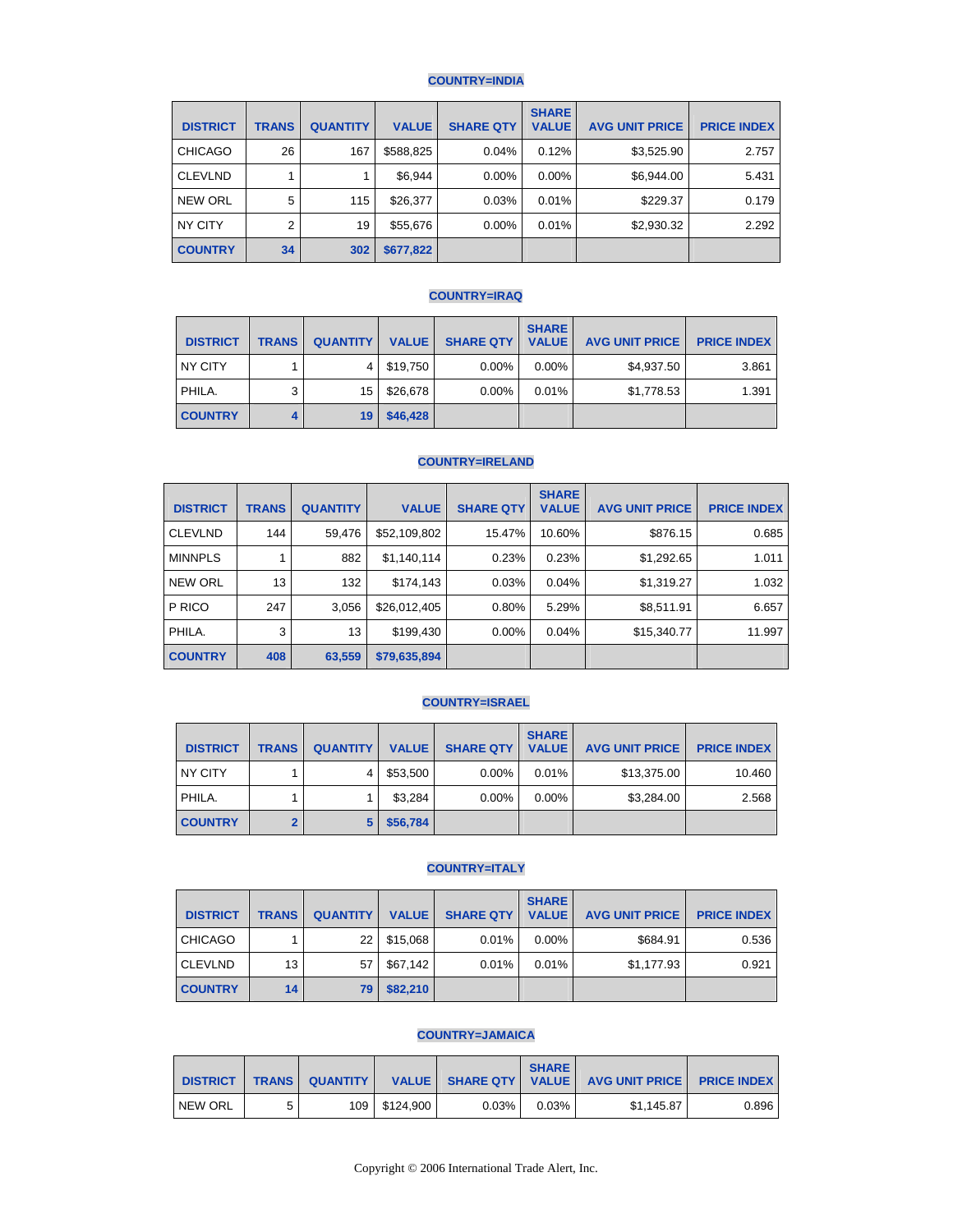## **COUNTRY=JAPAN**

| <b>DISTRICT</b> | <b>TRANS</b> | <b>QUANTITY</b> | <b>VALUE</b> | <b>SHARE QTY</b> | <b>SHARE</b><br><b>VALUE</b> | <b>AVG UNIT PRICE</b> | <b>PRICE INDEX</b> |
|-----------------|--------------|-----------------|--------------|------------------|------------------------------|-----------------------|--------------------|
| <b>ALASKA</b>   | 3            | 78              | \$121,843    | 0.02%            | 0.02%                        | \$1,562.09            | 1.222              |
| <b>CHICAGO</b>  | 9            | 181             | \$656,794    | 0.05%            | 0.13%                        | \$3,628.70            | 2.838              |
| <b>LOS ANG</b>  | 42           | 13,705          | \$32,165,081 | 3.57%            | 6.54%                        | \$2,346.96            | 1.835              |
| <b>MINNPLS</b>  | 14           | 188             | \$604,619    | 0.05%            | 0.12%                        | \$3,216.06            | 2.515              |
| <b>NEW ORL</b>  | 10           | 220             | \$739,085    | 0.06%            | 0.15%                        | \$3,359.48            | 2.627              |
| P RICO          | 24           | 1,653           | \$2,219,202  | 0.43%            | 0.45%                        | \$1,342.53            | 1.050              |
| <b>SAN FRN</b>  | 12           | 195             | \$215,541    | 0.05%            | 0.04%                        | \$1,105.34            | 0.864              |
| <b>COUNTRY</b>  | 114          | 16,220          | \$36,722,165 |                  |                              |                       |                    |

## **COUNTRY=JORDAN**

| <b>DISTRICT</b> | <b>TRANS</b> | <b>QUANTITY</b> | <b>VALUE</b> | <b>SHARE QTY</b> | <b>SHARE</b><br><b>VALUE</b> | <b>AVG UNIT PRICE</b> | <b>PRICE INDEX</b> |
|-----------------|--------------|-----------------|--------------|------------------|------------------------------|-----------------------|--------------------|
| <b>CLEVLND</b>  |              | 551             | \$141.640    | 0.01%            | 0.03%                        | \$2,575.27            | 2.014              |
| NY CITY         |              | 350             | \$291.000    | 0.09%            | 0.06%                        | \$831.43              | 0.650              |
| <b>COUNTRY</b>  |              | 405             | \$432,640    |                  |                              |                       |                    |

#### **COUNTRY=KOR REP**

| <b>DISTRICT</b> | <b>TRANS</b> | <b>QUANTITY</b> | <b>VALUE</b> | <b>SHARE QTY</b> | <b>SHARE</b><br><b>VALUE</b> | <b>AVG UNIT PRICE</b> | <b>PRICE INDEX</b> |
|-----------------|--------------|-----------------|--------------|------------------|------------------------------|-----------------------|--------------------|
| <b>ALASKA</b>   | 2            | 28              | \$26,796     | 0.01%            | 0.01%                        | \$957.00              | 0.748              |
| <b>CHICAGO</b>  | 13           | 129             | \$309,574    | 0.03%            | 0.06%                        | \$2,399.80            | 1.877              |
| LOS ANG         | 18           | 478             | \$682,686    | 0.12%            | 0.14%                        | \$1.428.21            | 1.117              |
| <b>SAN FRN</b>  |              |                 | \$9,500      | $0.00\%$         | $0.00\%$                     | \$9,500.00            | 7.430              |
| <b>COUNTRY</b>  | 34           | 636             | \$1,028,556  |                  |                              |                       |                    |

# **COUNTRY=KUWAIT**

| <b>DISTRICT</b> | <b>TRANS</b> | <b>QUANTITY</b> | <b>VALUE</b> | <b>SHARE QTY</b> | <b>SHARE</b><br><b>VALUE</b> | <b>AVG UNIT PRICE</b> | <b>PRICE INDEX</b> |
|-----------------|--------------|-----------------|--------------|------------------|------------------------------|-----------------------|--------------------|
| <b>CLEVLND</b>  | 6            | 38              | \$307,200    | 0.01%            | 0.06%                        | \$8,084.21            | 6.322              |
| <b>NEW ORL</b>  |              | 70              | \$111,300    | 0.02%            | 0.02%                        | \$1,590.00            | 1.243              |
| <b>COUNTRY</b>  |              | 108             | \$418,500    |                  |                              |                       |                    |

## **COUNTRY=LEBANON**

| <b>DISTRICT</b> | <b>TRANS</b> | <b>QUANTITY</b> | <b>VALUE</b> | <b>SHARE QTY</b> | <b>SHARE</b><br><b>VALUE</b> | <b>AVG UNIT PRICE</b> | <b>PRICE INDEX</b> |
|-----------------|--------------|-----------------|--------------|------------------|------------------------------|-----------------------|--------------------|
| <b>CLEVLND</b>  |              | 4               | \$30,500     | $0.00\%$         | 0.01%                        | \$7,625.00            | 5.963              |
| LOS ANG         | 11           | 63              | \$184,095    | 0.02%            | 0.04%                        | \$2,922.14            | 2.285              |
| NY CITY         | 2            | 2               | \$22,675     | $0.00\%$         | $0.00\%$                     | \$11,337.50           | 8.867              |
| <b>COUNTRY</b>  | 14           | 69              | \$237,270    |                  |                              |                       |                    |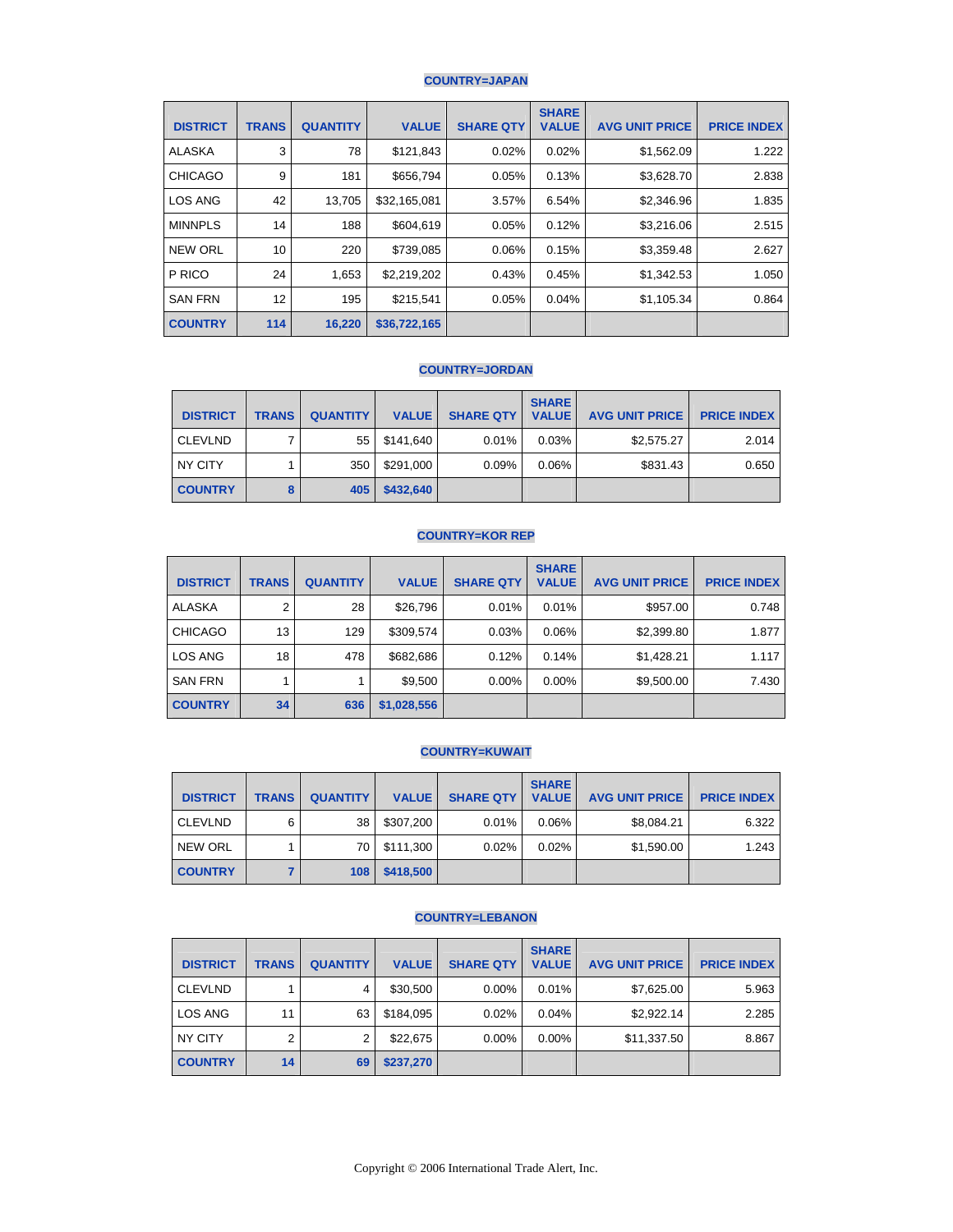## **COUNTRY=MALAYSA**

| <b>DISTRICT</b> | <b>TRANS</b> | <b>QUANTITY</b> | <b>VALUE</b> | <b>SHARE QTY</b> | <b>SHARE</b><br><b>VALUE</b> | <b>AVG UNIT PRICE</b> | <b>PRICE INDEX</b> |
|-----------------|--------------|-----------------|--------------|------------------|------------------------------|-----------------------|--------------------|
| <b>CLEVLND</b>  | 5            | 5               | \$22,991     | $0.00\%$         | $0.00\%$                     | \$4.598.20            | 3.596              |
| <b>SAN FRN</b>  | 11           | 18              | \$194.080    | $0.00\%$         | 0.04%                        | \$10,782.22           | 8.432              |
| <b>COUNTRY</b>  | 16           | 23              | \$217,071    |                  |                              |                       |                    |

# **COUNTRY=MEXICO**

| <b>DISTRICT</b> | <b>TRANS</b>   | <b>QUANTITY</b> | <b>VALUE</b> | <b>SHARE QTY</b> | <b>SHARE</b><br><b>VALUE</b> | <b>AVG UNIT PRICE</b> | <b>PRICE INDEX</b> |
|-----------------|----------------|-----------------|--------------|------------------|------------------------------|-----------------------|--------------------|
| <b>CHICAGO</b>  | 22             | 1,666           | \$1,504,955  | 0.43%            | 0.31%                        | \$903.33              | 0.706              |
| <b>CLEVLND</b>  | 9              | 77              | \$150,966    | 0.02%            | 0.03%                        | \$1,960.60            | 1.533              |
| <b>DETROIT</b>  | 19             | 877             | \$814,130    | 0.23%            | 0.17%                        | \$928.31              | 0.726              |
| LAREDO          | $\overline{2}$ | 1,755           | \$587,461    | 0.46%            | 0.12%                        | \$334.74              | 0.262              |
| <b>MINNPLS</b>  | 4              | 147             | \$52,358     | 0.04%            | 0.01%                        | \$356.18              | 0.279              |
| <b>NEW ORL</b>  | 64             | 1,475           | \$1,182,464  | 0.38%            | 0.24%                        | \$801.67              | 0.627              |
| <b>COUNTRY</b>  | 120            | 5,997           | \$4,292,334  |                  |                              |                       |                    |

#### **COUNTRY=N ZEAL**

| <b>DISTRICT</b> | <b>TRANS</b> | <b>QUANTITY</b> | <b>VALUE</b> | <b>SHARE QTY</b> | <b>SHARE</b><br><b>VALUE</b> | <b>AVG UNIT PRICE</b> | <b>PRICE INDEX</b> |
|-----------------|--------------|-----------------|--------------|------------------|------------------------------|-----------------------|--------------------|
| <b>CLEVLND</b>  | 5            | 10              | \$20,350     | $0.00\%$         | $0.00\%$                     | \$2,035.00            | 1.592              |
| LOS ANG         | 26           | 193             | \$430,342    | 0.05%            | 0.09%                        | \$2,229.75            | 1.744              |
| <b>NEW ORL</b>  |              | 5               | \$4,027      | $0.00\%$         | $0.00\%$                     | \$805.40              | 0.630              |
| <b>COUNTRY</b>  | 32           | 208             | \$454,719    |                  |                              |                       |                    |

### **COUNTRY=NETHLDS**

| <b>DISTRICT</b> | <b>TRANS</b> | <b>QUANTITY</b> | <b>VALUE</b> | <b>SHARE QTY</b> | <b>SHARE</b><br><b>VALUE</b> | <b>AVG UNIT PRICE</b> | <b>PRICE INDEX</b> |
|-----------------|--------------|-----------------|--------------|------------------|------------------------------|-----------------------|--------------------|
| <b>CHICAGO</b>  | 2            | 55              | \$50,583     | 0.01%            | 0.01%                        | \$919.69              | 0.719              |
| <b>CLEVLND</b>  | 7            | 539             | \$756,547    | 0.14%            | 0.15%                        | \$1,403.61            | 1.098              |
| <b>MINNPLS</b>  | 56           | 1,222           | \$951,881    | 0.32%            | 0.19%                        | \$778.95              | 0.609              |
| <b>NEW ORL</b>  | 14           | 698             | \$2,153,646  | 0.18%            | 0.44%                        | \$3,085.45            | 2.413              |
| <b>NY CITY</b>  | 3            | 149             | \$124,063    | 0.04%            | 0.03%                        | \$832.64              | 0.651              |
| P RICO          | 298          | 13,583          | \$86,299,296 | 3.53%            | 17.56%                       | \$6,353.48            | 4.969              |
| PHILA.          | 40           | 5,235           | \$4,533,932  | 1.36%            | 0.92%                        | \$866.08              | 0.677              |
| <b>COUNTRY</b>  | 420          | 21,481          | \$94,869,948 |                  |                              |                       |                    |

#### **COUNTRY=NORWAY**

| <b>DISTRICT</b> | <b>TRANS</b> |                 |          |          | <b>SHARE</b> | QUANTITY   VALUE   SHARE QTY   VALUE   AVG UNIT PRICE | <b>PRICE INDEX</b> |
|-----------------|--------------|-----------------|----------|----------|--------------|-------------------------------------------------------|--------------------|
| <b>CLEVLND</b>  |              | 18 <sub>1</sub> | \$44.755 | $0.00\%$ | $0.01\%$     | \$2.486.39                                            | 1.945              |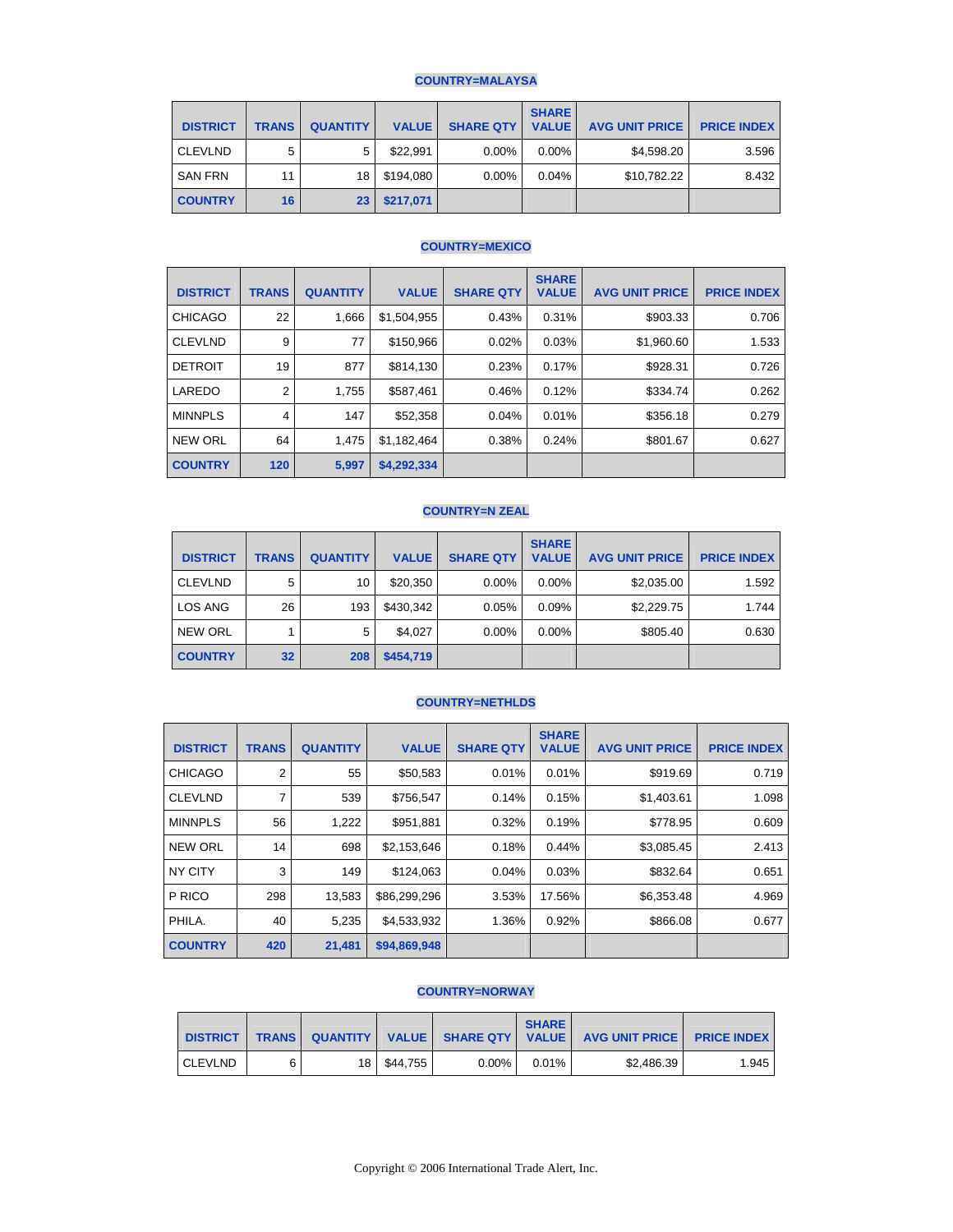## **COUNTRY=PANAMA**

| <b>DISTRICT</b> | <b>TRANS</b> | <b>QUANTITY</b> | <b>VALUE</b> | <b>SHARE QTY</b> | <b>SHARE</b><br><b>VALUE</b> | <b>AVG UNIT PRICE</b> | <b>PRICE INDEX</b> |
|-----------------|--------------|-----------------|--------------|------------------|------------------------------|-----------------------|--------------------|
| <b>CLEVLND</b>  | ◠            | 11              | \$12,375     | 0.00%            | $0.00\%$                     | \$1,125.00            | 0.880              |
| <b>NEW ORL</b>  | 3            | 37              | \$27,650     | 0.01%            | 0.01%                        | \$747.30              | 0.584              |
| <b>COUNTRY</b>  |              | 48 I            | \$40,025     |                  |                              |                       |                    |

### **COUNTRY=PARAGUA**

| <b>DISTRICT</b> | <b>TRANS</b> | QUANTITY        |          |       | <b>SHARE</b> | VALUE SHARE QTY   VALUE   AVG UNIT PRICE   PRICE INDEX |       |
|-----------------|--------------|-----------------|----------|-------|--------------|--------------------------------------------------------|-------|
| NEW ORL         |              | 42 <sup>1</sup> | \$23.850 | 0.01% | $0.00\%$     | \$567.86                                               | 0.444 |

#### **COUNTRY=PERU**

| <b>DISTRICT</b> | <b>TRANS</b> | <b>QUANTITY</b> | <b>VALUE</b> | <b>SHARE QTY</b> | <b>SHARE</b><br><b>VALUE</b> | <b>AVG UNIT PRICE</b> | <b>PRICE INDEX</b> |
|-----------------|--------------|-----------------|--------------|------------------|------------------------------|-----------------------|--------------------|
| <b>LOS ANG</b>  |              | 60              | \$7.700      | 0.02%            | $0.00\%$                     | \$128.33              | 0.100              |
| MIAMI           | 13           | 135             | \$73,695     | 0.04%            | 0.01%                        | \$545.89              | 0.427              |
| <b>NEW ORL</b>  |              | 10              | \$4.200      | $0.00\%$         | $0.00\%$                     | \$420.00              | 0.328              |
| <b>COUNTRY</b>  | 15           | 205             | \$85,595     |                  |                              |                       |                    |

## **COUNTRY=PHIL R**

| <b>DISTRICT</b> | <b>TRANS</b> |      |         |          | <b>SHARE</b> | QUANTITY   VALUE   SHARE QTY   VALUE   AVG UNIT PRICE   PRICE INDEX |       |
|-----------------|--------------|------|---------|----------|--------------|---------------------------------------------------------------------|-------|
| <b>NEW ORL</b>  |              | 24 I | \$3.600 | $0.01\%$ | $0.00\%$     | \$150.00                                                            | 0.117 |

#### **COUNTRY=PORTUGL**

| <b>DISTRICT</b> | <b>TRANS</b> | <b>QUANTITY</b> | <b>VALUE</b> | <b>SHARE QTY</b> | <b>SHARE</b><br><b>VALUE</b> | <b>AVG UNIT PRICE</b> | <b>PRICE INDEX</b> |
|-----------------|--------------|-----------------|--------------|------------------|------------------------------|-----------------------|--------------------|
| <b>CLEVLND</b>  |              | 3               | \$4,356      | 0.00%            | $0.00\%$                     | \$1,452.00            | 1.136              |
| PHILA.          |              |                 | \$8.400      | 0.00%            | $0.00\%$                     | \$1,200.00            | 0.938              |
| <b>COUNTRY</b>  |              | 10              | \$12,756     |                  |                              |                       |                    |

## **COUNTRY=QATAR**

| <b>DISTRICT</b> | <b>TRANS</b> | <b>QUANTITY</b> | <b>VALUE</b> | <b>SHARE QTY</b> | <b>SHARE</b><br><b>VALUE</b> | <b>AVG UNIT PRICE</b> | <b>PRICE INDEX</b> |
|-----------------|--------------|-----------------|--------------|------------------|------------------------------|-----------------------|--------------------|
| <b>CLEVLND</b>  | ົ            | 27              | \$51,000     | 0.01%            | 0.01%                        | \$1,888.89            | 1.477              |
| NY CITY         |              | 10              | \$3,000      | 0.00%            | $0.00\%$                     | \$300.00              | 0.235              |
| <b>COUNTRY</b>  |              | 37              | \$54,000     |                  |                              |                       |                    |

#### **COUNTRY=REP SAF**

| <b>DISTRICT</b> | <b>TRANS</b> | <b>QUANTITY</b> | <b>VALUE</b> | <b>SHARE QTY</b> | <b>SHARE</b><br><b>VALUE</b> | <b>AVG UNIT PRICE</b> | <b>PRICE INDEX</b> |
|-----------------|--------------|-----------------|--------------|------------------|------------------------------|-----------------------|--------------------|
| <b>CHICAGO</b>  |              | 87              | \$112.119    | 0.02%            | 0.02%                        | \$1,288.72            | 1.008              |
| <b>NEW ORL</b>  |              | 16              | \$24.860     | $0.00\%$         | 0.01%                        | \$1,553.75            | 1.215              |
| NY CITY         |              | 127             | \$243,810    | 0.03%            | 0.05%                        | \$1,919.76            | 1.501              |

Copyright © 2006 International Trade Alert, Inc.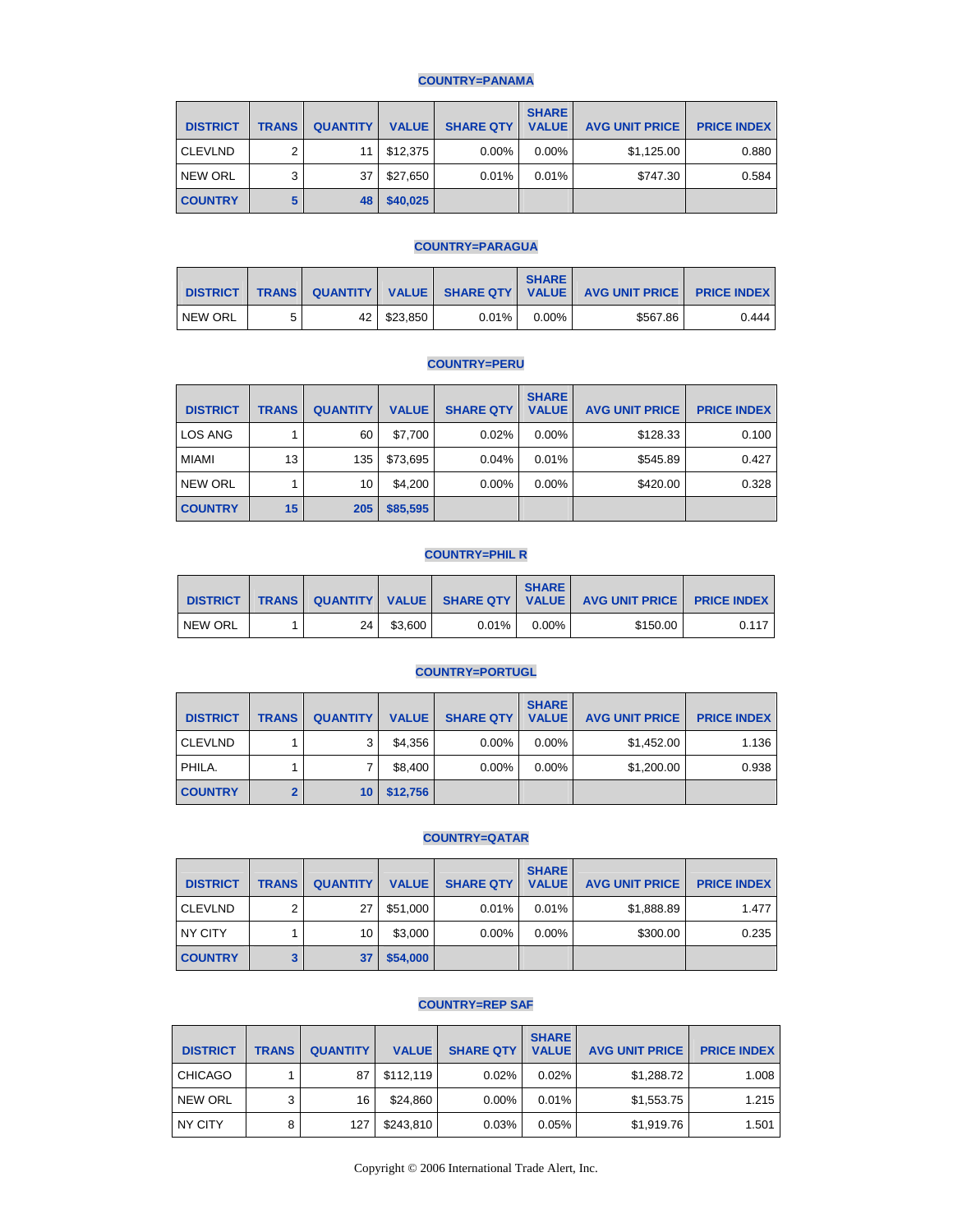| <b>DISTRICT</b> | <b>TRANS</b> | <b>QUANTITY</b> I |               | VALUE SHARE QTY   VALUE | <b>SHARE</b> | <b>AVG UNIT PRICE</b> | <b>PRICE INDEX</b> |
|-----------------|--------------|-------------------|---------------|-------------------------|--------------|-----------------------|--------------------|
| PHILA.          |              | 41                | \$52,500      | $0.01\%$                | $0.01\%$     | \$1.280.49            | 1.001              |
| <b>COUNTRY</b>  | 13           |                   | 271 \$433,289 |                         |              |                       |                    |

#### **COUNTRY=S ARAB**

| <b>DISTRICT</b> | <b>TRANS</b> | <b>QUANTITY</b> | <b>VALUE</b> | <b>SHARE QTY</b> | <b>SHARE</b><br><b>VALUE</b> | <b>AVG UNIT PRICE</b> | <b>PRICE INDEX</b> |
|-----------------|--------------|-----------------|--------------|------------------|------------------------------|-----------------------|--------------------|
| <b>CLEVLND</b>  | 10           | 81              | \$432,800    | 0.02%            | 0.09%                        | \$5,343.21            | 4.179              |
| NY CITY         | 14           | 85              | \$476.400    | 0.02%            | 0.10%                        | \$5,604.71            | 4.383              |
| <b>COUNTRY</b>  | 24           | 166             | \$909,200    |                  |                              |                       |                    |

#### **COUNTRY=SALVADR**

| <b>DISTRICT</b> |   |             |       | <b>SHARE</b> | TRANS QUANTITY VALUE SHARE QTY VALUE AVG UNIT PRICE PRICE INDEX |       |
|-----------------|---|-------------|-------|--------------|-----------------------------------------------------------------|-------|
| NEW ORL         | 9 | 157 562.991 | 0.04% | 0.01%        | \$401.22                                                        | 0.314 |

#### **COUNTRY=SINGAPR**

| <b>DISTRICT</b> | <b>TRANS</b> | <b>QUANTITY</b> | <b>VALUE</b> | <b>SHARE QTY</b> | <b>SHARE</b><br><b>VALUE</b> | <b>AVG UNIT PRICE</b> | <b>PRICE INDEX</b> |
|-----------------|--------------|-----------------|--------------|------------------|------------------------------|-----------------------|--------------------|
| <b>ALASKA</b>   | 9            | 12              | \$76,490     | $0.00\%$         | 0.02%                        | \$6,374.17            | 4.985              |
| <b>BUFFALO</b>  |              | 21              | \$7,715      | 0.01%            | $0.00\%$                     | \$367.38              | 0.287              |
| <b>CLEVLND</b>  | 5            | 6               | \$39,364     | 0.00%            | 0.01%                        | \$6,560.67            | 5.131              |
| <b>SAN FRN</b>  | 3            | 3               | \$23,870     | $0.00\%$         | $0.00\%$                     | \$7,956.67            | 6.223              |
| <b>COUNTRY</b>  | 18           | 42              | \$147,439    |                  |                              |                       |                    |

# **COUNTRY=SLOVAK**

| <b>DISTRICT</b> | <b>TRANS</b> | <b>QUANTITY</b> | <b>VALUE</b> | <b>SHARE QTY</b> | <b>SHARE</b><br><b>VALUE</b> | <b>AVG UNIT PRICE</b> | <b>PRICE INDEX</b> |
|-----------------|--------------|-----------------|--------------|------------------|------------------------------|-----------------------|--------------------|
| NY CITY         | 3            | 9               | \$60.875     | $0.00\%$         | 0.01%                        | \$6,763.89            | 5.290              |
| PHILA.          | າ            | 6               | \$9,000      | $0.00\%$         | $0.00\%$                     | \$1,500.00            | 1.173              |
| <b>COUNTRY</b>  |              | 15.             | \$69,875     |                  |                              |                       |                    |

## **COUNTRY=SLVENIA**

| <b>DISTRICT</b> | <b>TRANS</b> | <b>QUANTITY</b> | <b>VALUE</b> | <b>SHARE QTY</b> | <b>SHARE</b><br><b>VALUE</b> | <b>AVG UNIT PRICE I</b> | <b>PRICE INDEX</b> |
|-----------------|--------------|-----------------|--------------|------------------|------------------------------|-------------------------|--------------------|
| <b>CLEVLND</b>  | c            | 31              | \$46.150     | 0.01%            | 0.01%                        | \$1,488.71              | 1.164              |
| NY CITY         | 4            | 37              | \$84,050     | 0.01%            | 0.02%                        | \$2,271.62              | 1.777              |
| <b>COUNTRY</b>  |              | 68              | \$130,200    |                  |                              |                         |                    |

# **COUNTRY=SPAIN**

| <b>DISTRICT</b> |  |         |       | <b>SHARE</b> | TRANS QUANTITY VALUE SHARE QTY   VALUE   AVG UNIT PRICE   PRICE INDEX |       |
|-----------------|--|---------|-------|--------------|-----------------------------------------------------------------------|-------|
| <b>NY CITY</b>  |  | \$9.900 | 0.00% | $0.00\%$     | \$1.100.00                                                            | 0.860 |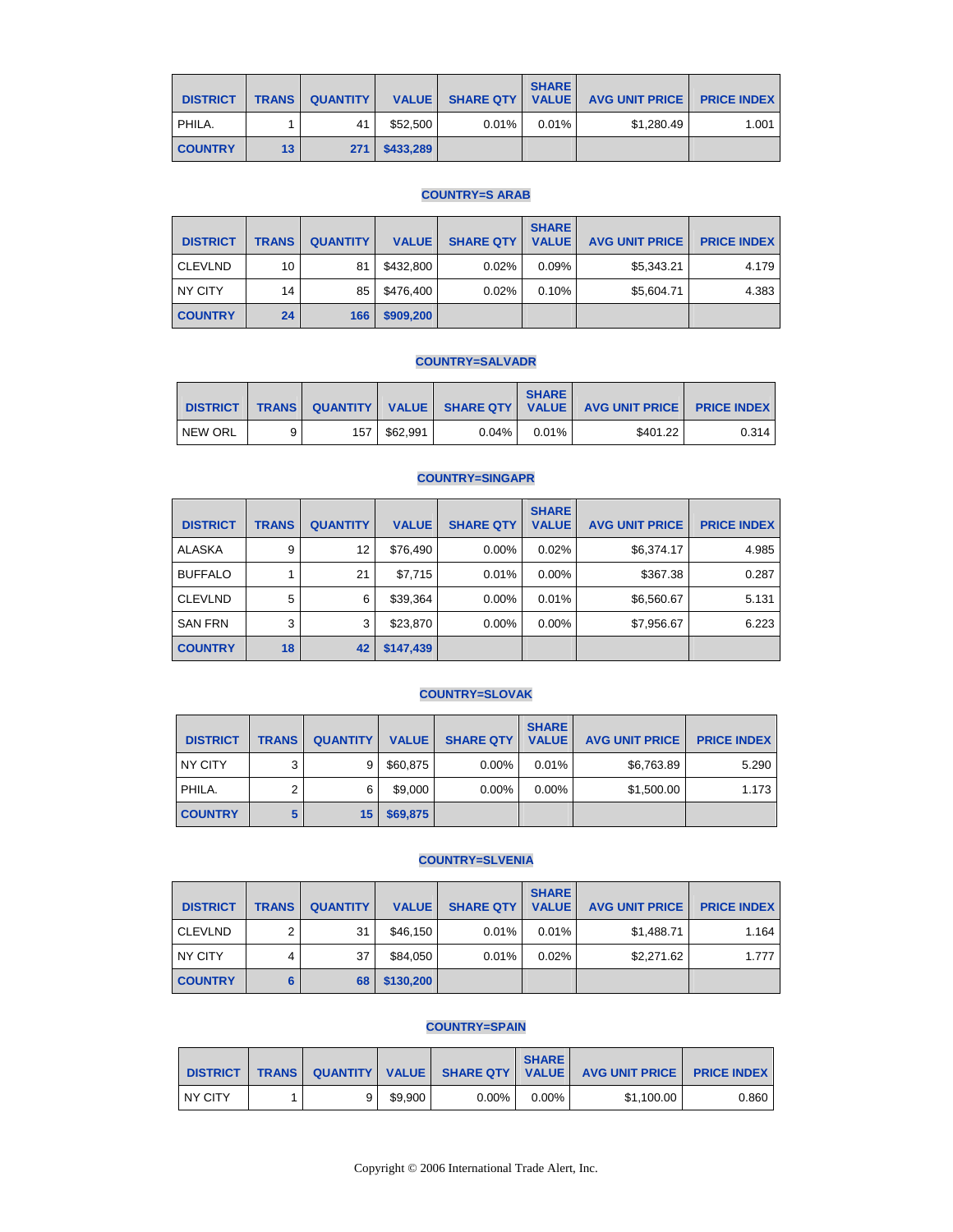## **COUNTRY=SWEDEN**

| <b>DISTRICT</b> | <b>TRANS</b> | <b>QUANTITY</b> | <b>VALUE</b>  | <b>SHARE QTY</b> | <b>SHARE</b><br><b>VALUE</b> | <b>AVG UNIT PRICE</b> | <b>PRICE INDEX</b> |
|-----------------|--------------|-----------------|---------------|------------------|------------------------------|-----------------------|--------------------|
| <b>CLEVLND</b>  | 30           | 803             | \$1,153,443   | 0.21%            | 0.23%                        | \$1,436.42            | 1.123              |
| LOS ANG         | 90           | 117,546         | \$125,435,689 | 30.58%           | 25.52%                       | \$1,067.12            | 0.835              |
| <b>NEW ORL</b>  | 24           | 577             | \$687,309     | 0.15%            | 0.14%                        | \$1,191.18            | 0.932              |
| NY CITY         | 10           | 13,423          | \$16,090,541  | 3.49%            | 3.27%                        | \$1,198.73            | 0.937              |
| PHILA.          | 78           | 3,477           | \$4,102,821   | 0.90%            | 0.83%                        | \$1,179.99            | 0.923              |
| <b>COUNTRY</b>  | 232          | 135,826         | \$147,469,803 |                  |                              |                       |                    |

#### **COUNTRY=SWITZLD**

| <b>DISTRICT</b> | <b>TRANS</b> | <b>QUANTITY</b> | <b>VALUE</b> | <b>SHARE QTY</b> | <b>SHARE</b><br><b>VALUE</b> | <b>AVG UNIT PRICE</b> | <b>PRICE INDEX</b> |
|-----------------|--------------|-----------------|--------------|------------------|------------------------------|-----------------------|--------------------|
| <b>CHICAGO</b>  |              | 20              | \$13,562     | 0.01%            | $0.00\%$                     | \$678.10              | 0.530              |
| <b>NEW ORL</b>  |              | 18              | \$91,299     | $0.00\%$         | 0.02%                        | \$5.072.17            | 3.967              |
| PHILA.          | 3            | 2.811           | \$273,648    | 0.73%            | 0.06%                        | \$97.35               | 0.076              |
| <b>COUNTRY</b>  | 11           | 2,849           | \$378,509    |                  |                              |                       |                    |

#### **COUNTRY=SYRIA**

| <b>DISTRICT</b> | <b>TRANS</b> | <b>QUANTITY</b> | <b>VALUE</b> | <b>SHARE QTY</b> | <b>SHARE</b><br><b>VALUE</b> | <b>AVG UNIT PRICE</b> | <b>PRICE INDEX</b> |
|-----------------|--------------|-----------------|--------------|------------------|------------------------------|-----------------------|--------------------|
| <b>CLEVLND</b>  |              |                 | \$7,000      | $0.00\%$         | $0.00\%$                     | \$7,000.00            | 5.474              |
| NY CITY         |              |                 | \$12,500     | $0.00\%$         | $0.00\%$                     | \$12,500.00           | 9.776              |
| <b>COUNTRY</b>  |              |                 | \$19,500     |                  |                              |                       |                    |

### **COUNTRY=TAIWAN**

| <b>DISTRICT</b> | <b>TRANS</b> | <b>QUANTITY</b> | <b>VALUE</b> | <b>SHARE QTY</b> | <b>SHARE</b><br><b>VALUE</b> | <b>AVG UNIT PRICE</b> | <b>PRICE INDEX</b> |
|-----------------|--------------|-----------------|--------------|------------------|------------------------------|-----------------------|--------------------|
| <b>CHICAGO</b>  | 12           | 299             | \$356,860    | 0.08%            | 0.07%                        | \$1,193.51            | 0.933              |
| <b>CLEVLND</b>  | 2            | 6               | \$34,160     | 0.00%            | 0.01%                        | \$5,693.33            | 4.453              |
| <b>NEW ORL</b>  | 3            | 35              | \$46,011     | 0.01%            | 0.01%                        | \$1,314.60            | 1.028              |
| <b>SAN FRN</b>  | 12           | 74              | \$199,321    | 0.02%            | 0.04%                        | \$2,693.53            | 2.107              |
| <b>COUNTRY</b>  | 29           | 414             | \$636,352    |                  |                              |                       |                    |

## **COUNTRY=THAILND**

| <b>DISTRICT</b> | <b>TRANS</b> | <b>QUANTITY</b> | <b>VALUE</b> | <b>SHARE QTY</b> | <b>SHARE</b><br><b>VALUE</b> | <b>AVG UNIT PRICE</b> | <b>PRICE INDEX</b> |
|-----------------|--------------|-----------------|--------------|------------------|------------------------------|-----------------------|--------------------|
| <b>ALASKA</b>   | 11           | 49              | \$133.732    | 0.01%            | 0.03%                        | \$2,729.22            | 2.134              |
| <b>LOS ANG</b>  | 4            | 16              | \$58,722     | $0.00\%$         | 0.01%                        | \$3,670.13            | 2.870              |
| <b>NEW ORL</b>  |              |                 | \$3,750      | $0.00\%$         | $0.00\%$                     | \$3,750.00            | 2.933              |
| <b>COUNTRY</b>  | 16           | 66              | \$196,204    |                  |                              |                       |                    |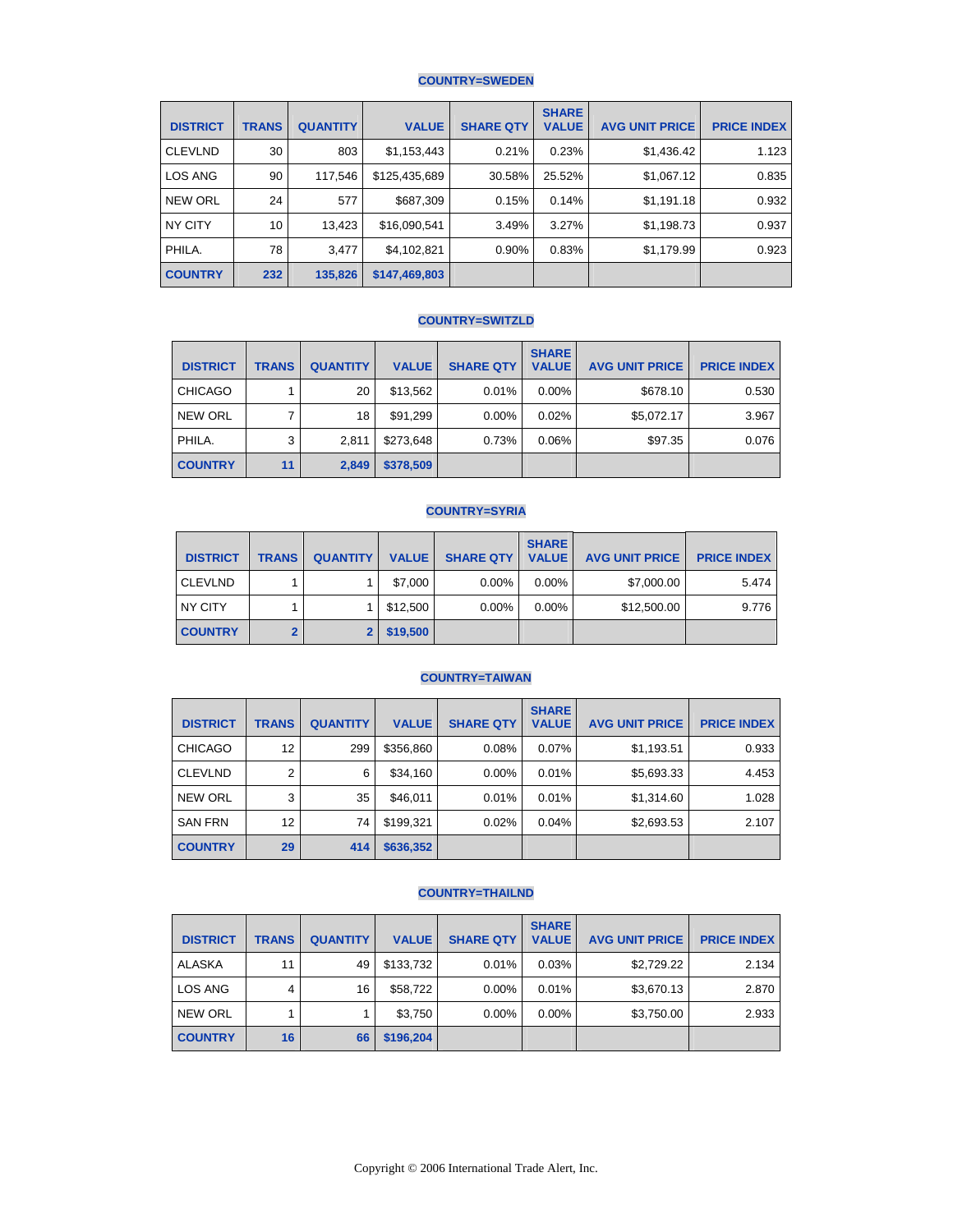## **COUNTRY=TRINID**

| <b>DISTRICT</b> | <b>TRANS</b>    | <b>QUANTITY</b> | <b>VALUE</b> | <b>SHARE QTY</b> | <b>SHARE</b><br><b>VALUE</b> | <b>AVG UNIT PRICE</b> | <b>PRICE INDEX</b> |
|-----------------|-----------------|-----------------|--------------|------------------|------------------------------|-----------------------|--------------------|
| <b>CLEVLND</b>  |                 |                 | \$4,050      | 0.00%            | $0.00\%$                     | \$4,050.00            | 3.167              |
| <b>NEW ORL</b>  | 9               | 18              | \$46,570     | 0.00%            | 0.01%                        | \$2,587.22            | 2.023              |
| <b>COUNTRY</b>  | 10 <sup>°</sup> | 19              | \$50,620     |                  |                              |                       |                    |

#### **COUNTRY=TUNISIA**

| <b>DISTRICT</b> | <b>TRANS</b> |          |       | <b>SHARE</b> | QUANTITY   VALUE   SHARE QTY   VALUE   AVG UNIT PRICE | <b>PRICE INDEX</b> |
|-----------------|--------------|----------|-------|--------------|-------------------------------------------------------|--------------------|
| <b>CLEVLND</b>  |              | \$38.215 | 0.00% | $0.01\%$     | \$7.643.00                                            | 5.977              |

#### **COUNTRY=TURKEY**

| <b>DISTRICT</b> | <b>TRANS</b> | <b>QUANTITY</b> | <b>VALUE</b> | <b>SHARE QTY</b> | <b>SHARE</b><br><b>VALUE</b> | <b>AVG UNIT PRICE</b> | <b>PRICE INDEX</b> |
|-----------------|--------------|-----------------|--------------|------------------|------------------------------|-----------------------|--------------------|
| <b>MIAMI</b>    | 2            | 4               | \$5,250      | $0.00\%$         | $0.00\%$                     | \$1,312.50            | 1.026              |
| PHILA.          | 2            | 4               | \$5.250      | $0.00\%$         | $0.00\%$                     | \$1,312.50            | 1.026              |
| <b>COUNTRY</b>  |              |                 | \$10,500     |                  |                              |                       |                    |

#### **COUNTRY=U KING**

| <b>DISTRICT</b> | <b>TRANS</b> | <b>QUANTITY</b> | <b>VALUE</b> | <b>SHARE QTY</b> | <b>SHARE</b><br><b>VALUE</b> | <b>AVG UNIT PRICE</b> | <b>PRICE INDEX</b> |
|-----------------|--------------|-----------------|--------------|------------------|------------------------------|-----------------------|--------------------|
| <b>BOSTON</b>   |              | 150             | \$206.342    | 0.04%            | 0.04%                        | \$1,375.61            | 1.076              |
| <b>CLEVLND</b>  | 5            | 41              | \$43.041     | 0.01%            | 0.01%                        | \$1,049.78            | 0.821              |
| <b>NEW ORL</b>  |              |                 | \$25,080     | 0.00%            | 0.01%                        | \$25,080.00           | 19.614             |
| <b>NY CITY</b>  | 3            | 53              | \$77,350     | 0.01%            | 0.02%                        | \$1,459.43            | 1.141              |
| PHILA.          | 7            | 21              | \$36,178     | 0.01%            | 0.01%                        | \$1,722.76            | 1.347              |
| <b>SAN FRN</b>  |              | 2               | \$49,999     | 0.00%            | 0.01%                        | \$24,999.50           | 19.551             |
| <b>COUNTRY</b>  | 24           | 268             | \$437,990    |                  |                              |                       |                    |

#### **COUNTRY=UKRAINE**

| <b>DISTRICT</b> | <b>TRANS</b> | <b>QUANTITY</b> |              | <b>VALUE   SHARE QTY   VALUE  </b> | <b>SHARE</b> | <b>AVG UNIT PRICE PRICE INDEX</b> |        |
|-----------------|--------------|-----------------|--------------|------------------------------------|--------------|-----------------------------------|--------|
| <b>NEW ORL</b>  |              |                 | 12 \$309.450 | $0.00\%$                           | 0.06%        | \$25,787.50                       | 20.167 |

#### **COUNTRY=URUGUAY**

| <b>DISTRICT</b> | <b>TRANS</b> | <b>QUANTITY</b> | <b>VALUE</b> | <b>SHARE QTY</b> | <b>SHARE</b><br><b>VALUE</b> | <b>AVG UNIT PRICE</b> | <b>PRICE INDEX</b> |
|-----------------|--------------|-----------------|--------------|------------------|------------------------------|-----------------------|--------------------|
| <b>MIAMI</b>    | 10           | 202             | \$132.290    | 0.05%            | 0.03%                        | \$654.90              | 0.512              |
| <b>NEW ORL</b>  | 20           | 346             | \$191,901    | 0.09%            | 0.04%                        | \$554.63              | 0.434              |
| <b>COUNTRY</b>  | 30           | 548             | \$324,191    |                  |                              |                       |                    |